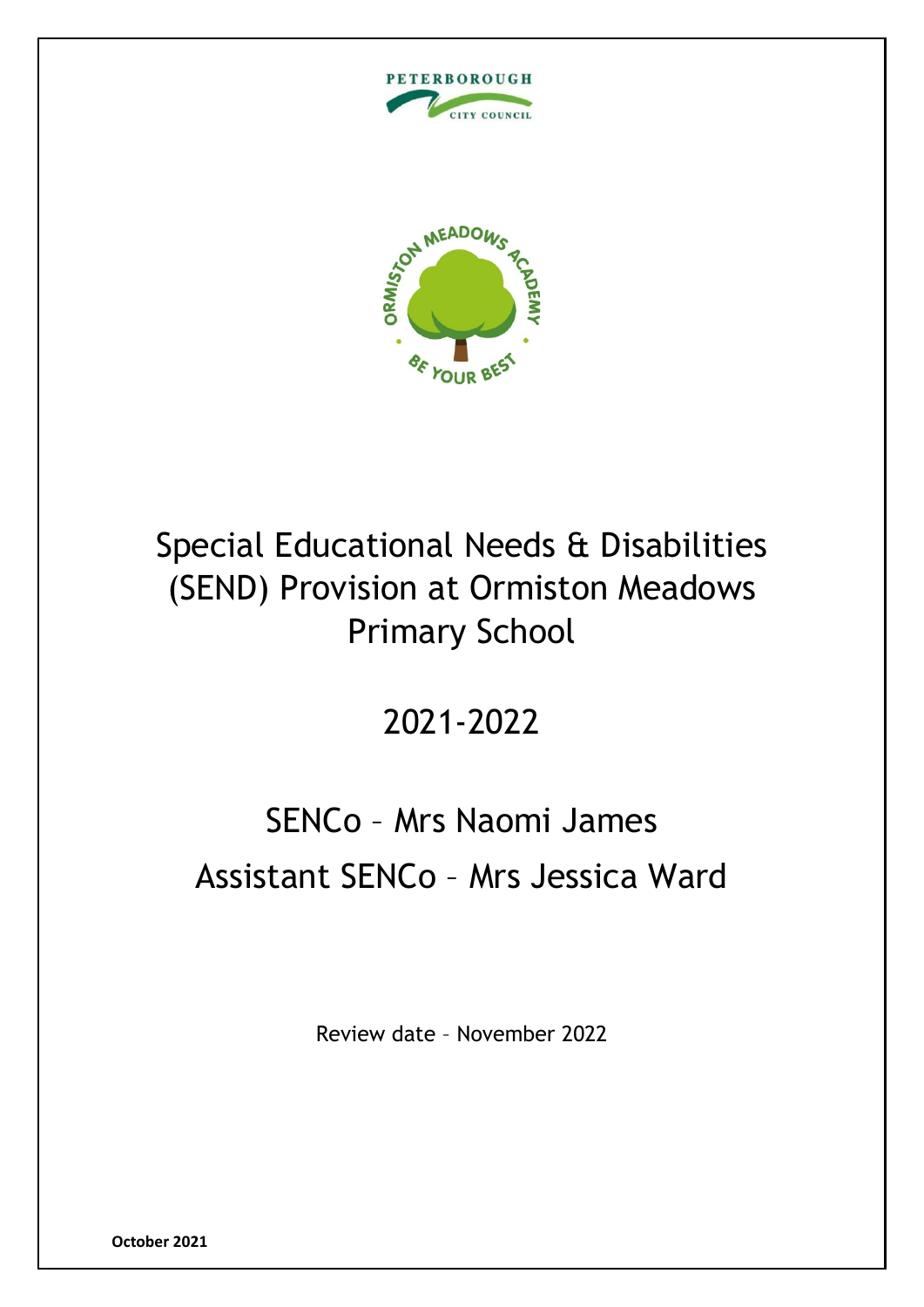At Ormiston Meadows Academy we are committed to ensuring that every child reaches their potential by providing an appropriate, inclusive and high quality education. We aim to support children in a holistic way to enable their access to a broad and balanced academic and social curriculum.

We endeavour to identify any potential barriers to the child achieving success as quickly as possible, and to put in place support and strategies that enables progress, whether this is as part of the child's developmental journey, a short term difficulty or a longer term need.

This report gives an overview of the way we identify and support children, in accordance to the Code of Practice for Special Educational Needs and Disabilities.

Please use this link for further information

<https://www.gov.uk/government/publications/send-code-of-practice-0-to-25>

The table below shows the number of children identified with SEND in our school. This data was correct at the time of reporting (September 2021) but will be reviewed termly.

| <b>Need</b>                               | <b>Number</b> | % of whole<br>school | % of SEND<br>pupils |
|-------------------------------------------|---------------|----------------------|---------------------|
| Physical<br>Disability                    | 2             | 1.1%                 | 6.7%                |
| Cognition and<br>Learning                 | 12            | 6.6%                 | 40%                 |
| Communication<br>and Interaction          |               | 4.9%                 | 30%                 |
| Social,<br>Emotional and<br>Mental Health | 7             | 3.8%                 | 23.3%               |
| EHCP                                      | 7             | 3.8%                 | 23.3%               |
| SEND all groups                           | 30            | 16.4%                |                     |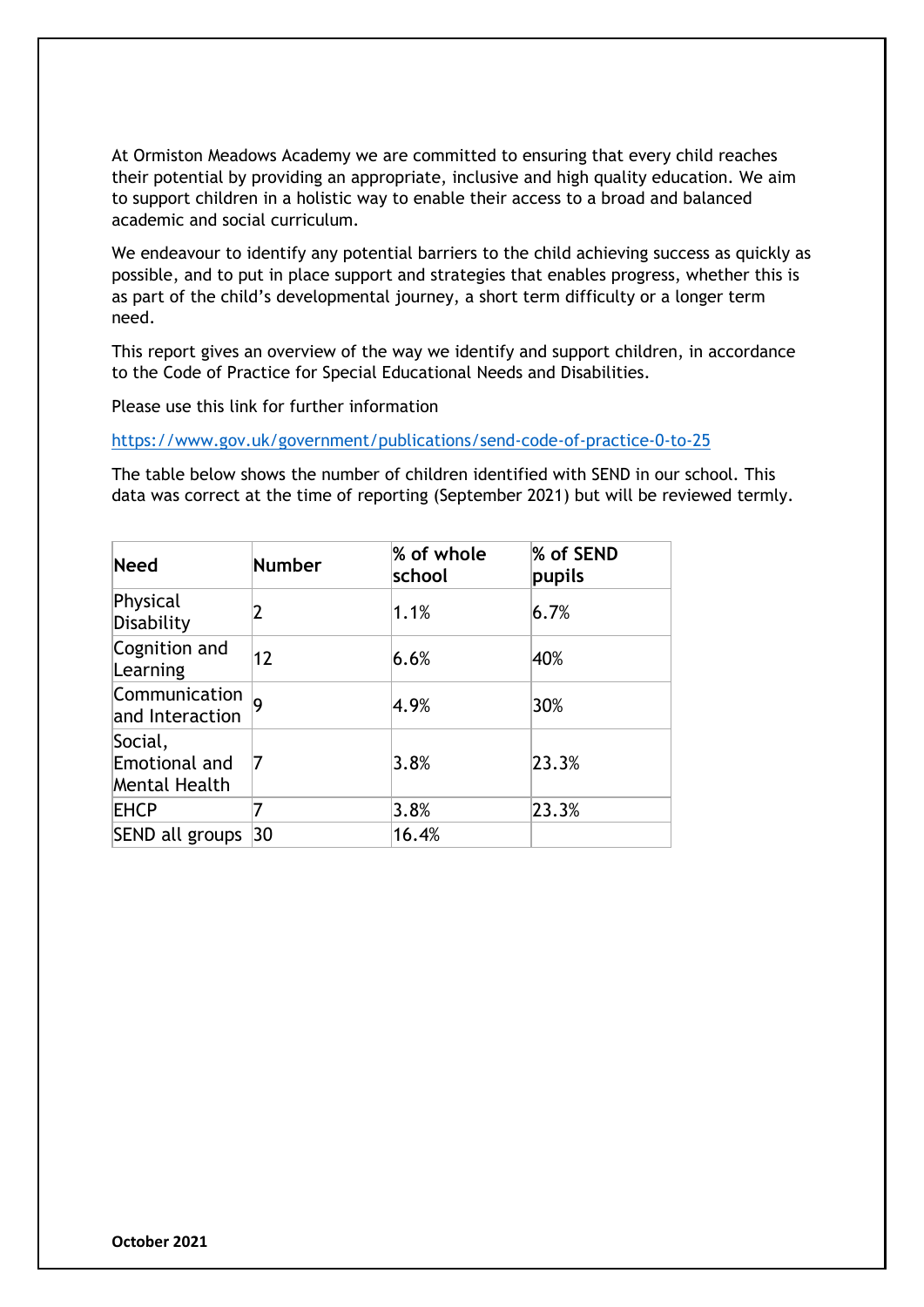# **1. How do you identify pupils with SEND?**

Our school identifies children / young people with special educational needs/ disability (SEND) by:

- Parental concern.
- Teacher and Inclusion Team identification.
- Liaison with other educational professionals (e.g. Educational Psychologists, Specialist Teachers).
- Liaison with external agencies (e.g. medical professionals, physiotherapists, occupational therapists, speech and language therapists etc.).
- At transitions meetings with early years providers.
- School transfer information.
- Monitoring and assessment information (tracking of progress).

We follow a process to identify need called The Graduated Approach - Assess, Plan, Do, Review.

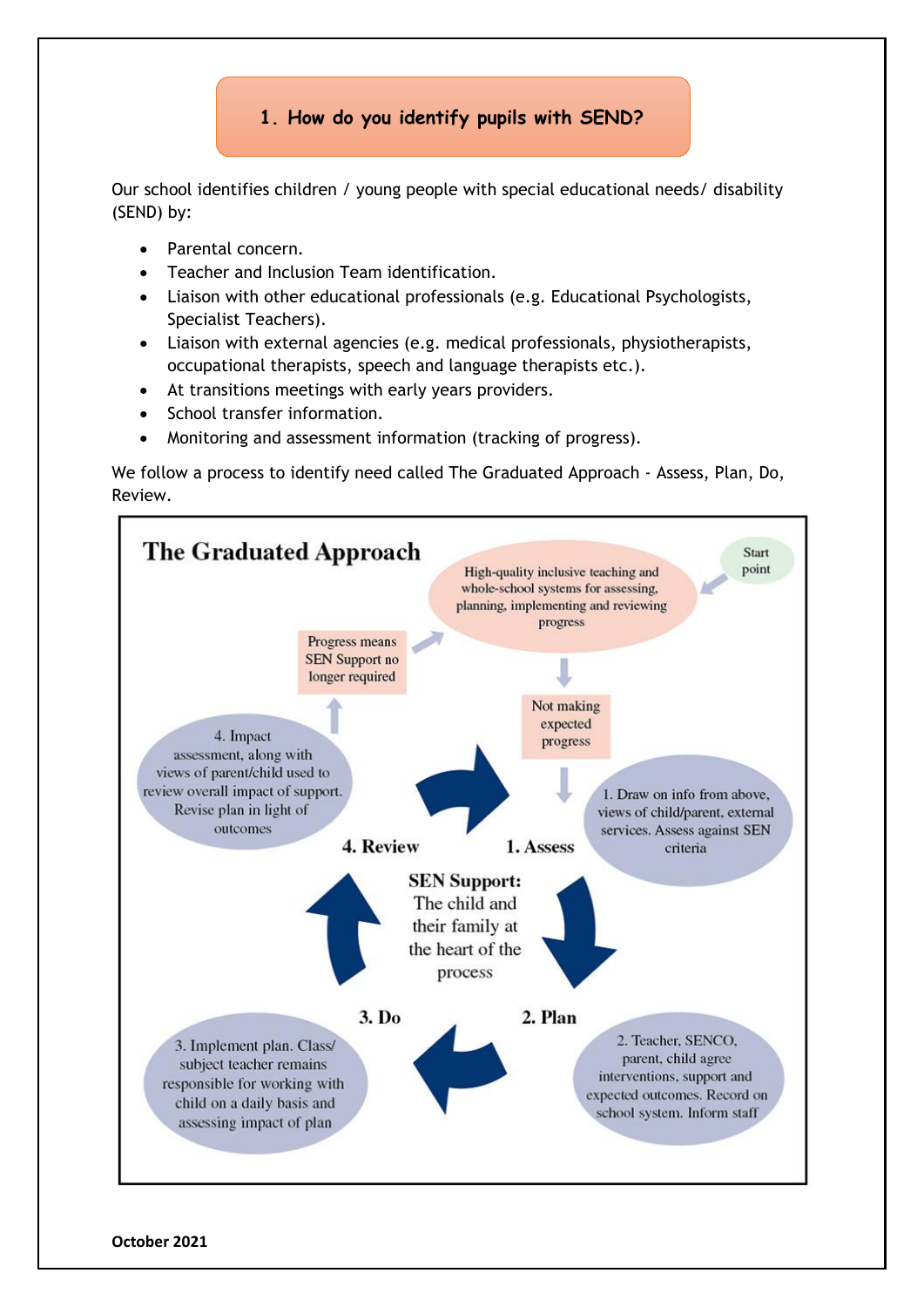We encourage you to raise your concerns by:

• Discussing them your child's class teacher; the Special Educational Needs Coordinator (SENCo) – Mrs Naomi James or the Family Liaison Office – Mrs Clare French.

Our school has specialist provision:

• We are a Specialist Mainstream Resource Hub for children with disabilities. We have 6 specialist places and provide support to other schools working with children with physical disabilities.

<https://ormistonmeadows.co.uk/key-info/send/hub-for-physical-disabilities>

- We buy in a service provided by a team of specialist teachers called Support for Learning. The team can be involved in offering specialist advice in supporting children with specific learning difficulties (literacy and maths) and completing individual assessments. In liaison with parents and teachers, the SENCo will decide which children are a priority for assessment.
- We also buy in the services of an Educational Psychologist.

### **2. How do we support pupils with SEND?**

The educational plan for your child / young person will be explained to you and will be overseen by their class teacher, with support from the SENCo.

We use an online tool called Edukey. If your child has an individual plan you may be given a log in code to view and comment on it or a paper copy will be shared with you. If your child does not need an individual plan their individual needs will be planned for on a class provision map and will be discussed with you.

Staff who may be working with your child / young person are:

- Class Teachers
- Teaching Assistants
- Intervention Teachers
- Behaviour and well-being support assistant.
- Volunteer Readers
- Specialist Music & French Teachers
- By arrangement your child may be seen by Specialist Teachers, School Nurse or Therapists.

We monitor the effectiveness of our SEND provision by:

- Classroom observations,
- Progress data analysis,
- Pupil feedback,
- Discussion with parents,
- Multi agency reviews, impact reports to senior staff and governors.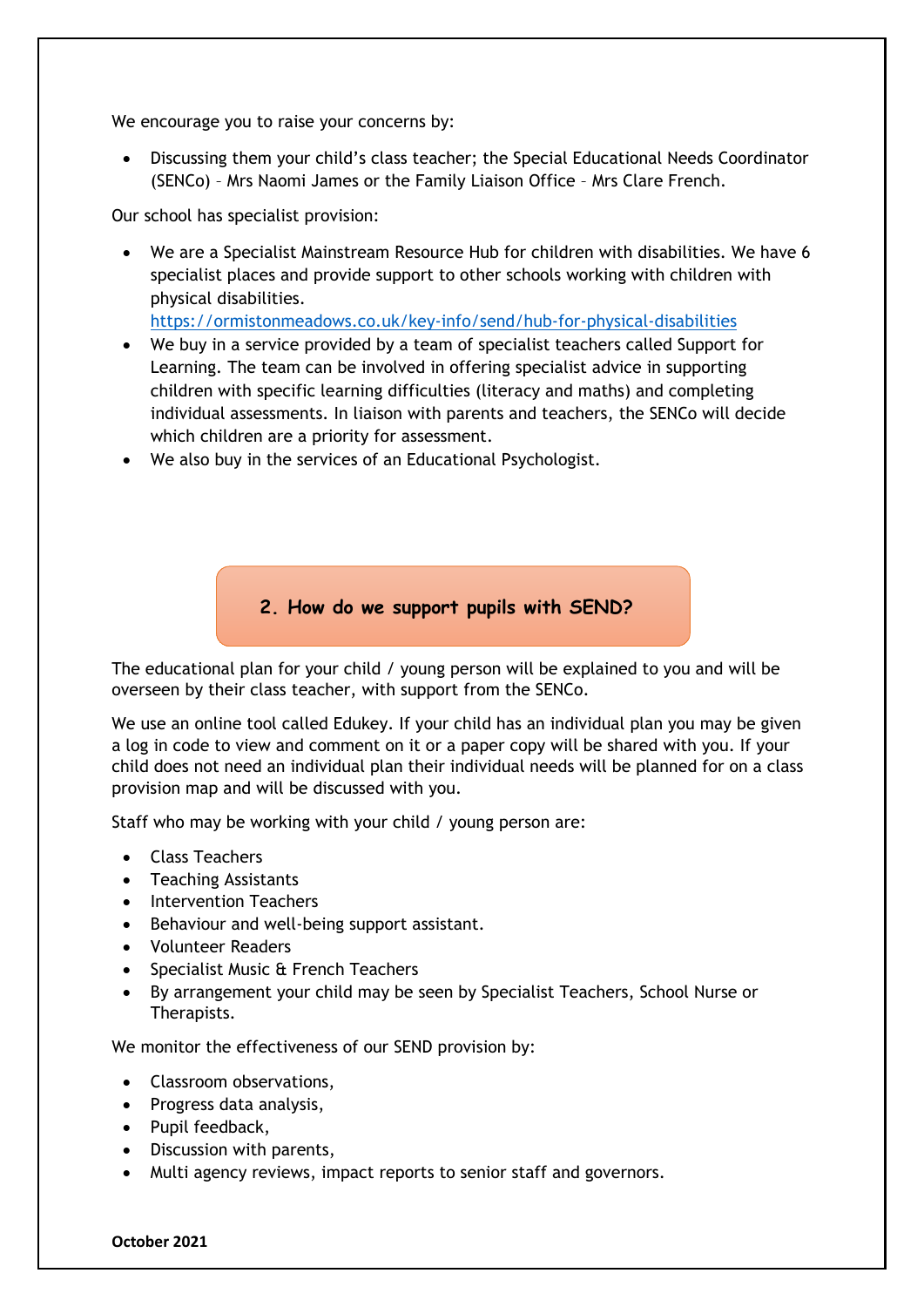The roles and responsibilities of our governors are:

- Understand how the school identifies children with SEND and what happens next.
- Understand how the school allocates and spends SEND funding, and who is responsible for this.
- Support the review process of the school's SEND policy and ensure that the SEND provision reflects the changing needs of the school, its circumstances and the law.
- We have a governor with responsibility for SEND, who visits the school regularly throughout the year.

#### **3. How do we adapt our curriculum to suit each child's needs?**

We ensure that all our pupils have learning pitched at an appropriate level to them. This allows them to access all aspects of the curriculum whilst ensuring challenge.

This is done through the use of, for example:

- pre-teaching,
- small group interventions,
- practical resources e.g. Numicon, Writing Mats.
- level of adult support.
- adapted P.E. sessions
- specialist therapy packages for identified children.
- resources and differentiation e.g. tasks, modified materials, use of ICT, exciting and open ended learning opportunities, ensuring engagement at every level.

All teachers in our Academy have high expectations for all children in their class. Those who require additional support are planned for by their class teacher, with support from the SENCo. If further support is required, class teachers will implement recommendations/programmes set by external specialists for children who have an identified or specific difficulty (e.g. Speech and Language Therapy programme, Occupational Therapy programme, physiotherapy programmes, Educational Psychology, outreach teachers, specialist dyslexia teachers, health professionals etc.).

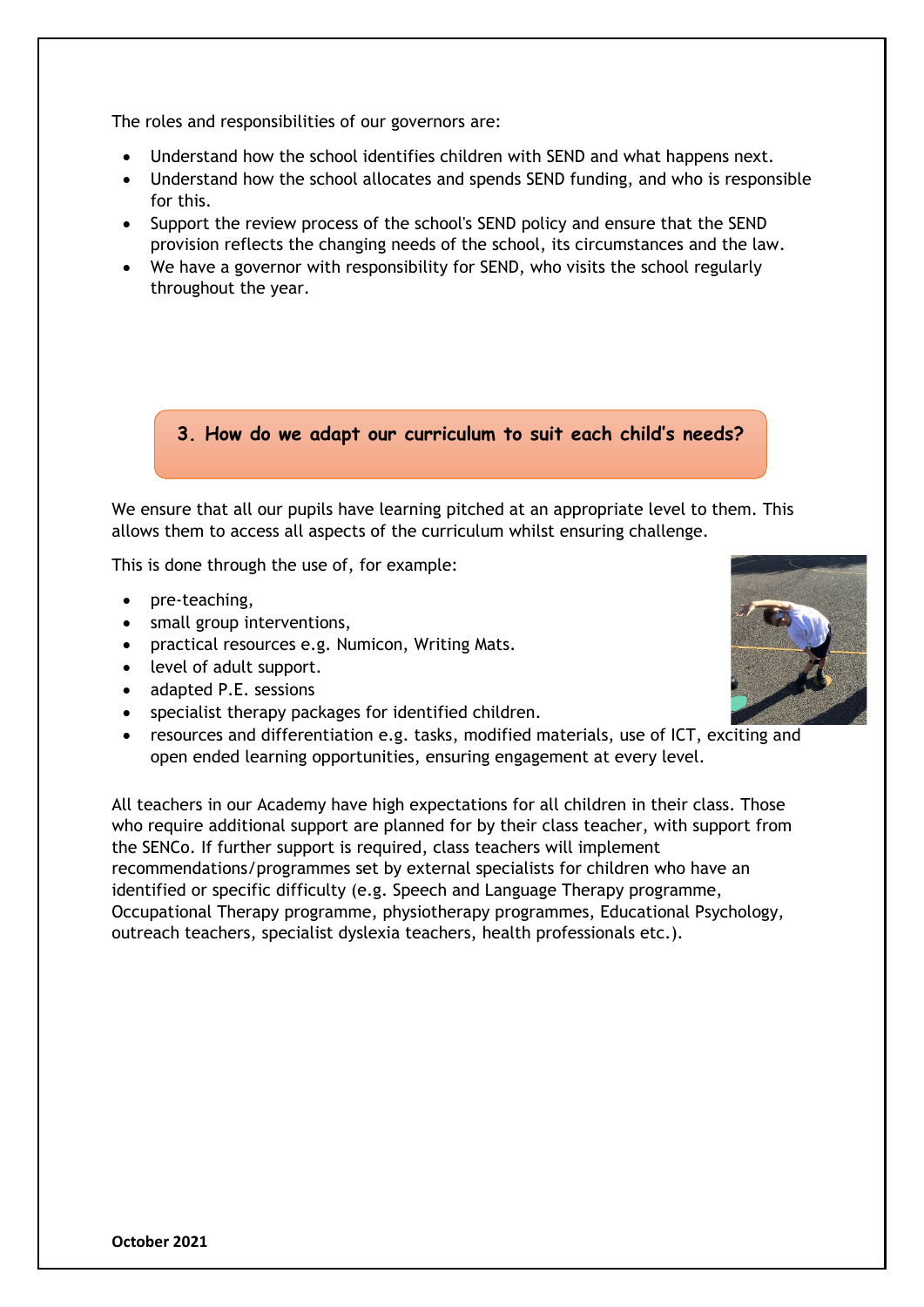# **4. How do we plan, monitor and review the provision offered to SEND pupils?**

We offer the following opportunities to plan and review specific approaches and/or programmes for your child:

- Provision mapping including individual targeting for specific areas of support.
- Through robust assessment and monitoring procedures.
- At the entry and exit point of an intervention programme.
- Opportunity to meet with SENCo or other relevant member of staff at a time suitable to you.
- Opportunity to discuss a report received by an external agency or professional and ongoing support to understand how we might implement recommendations.
- Through arrangements to put in place an individual plan or, if appropriate, a request for an Education, Health and Care assessment.
- Teachers, TAs or Inclusion Team staff will talk to children to identify their needs and opinions and encourage them to share ideas or concerns.

# **5. How do we support pupil's general health and wellbeing?**

Our school offers pastoral, medical and social support to the children/ young people by:

- A whole school ethos which supports and understands children's individual pastoral, social and medical needs. We have a Mental Health lead for the school – Miss Jessica Ward.
- Access to the Inclusion Team or a teaching assistant focusing on social, emotional, mental health and behavioural needs and concerns
- Our whole school Behaviour Management Policy
- Access to the School Nursing Service
- Referrals to a range of external agencies who work directly with children, young people and their families who require support (e.g. Sleep Solutions, Talk Time, Relate, Families First etc.)
- Polar Bear Club: lunchtime provision for those children wanting small group, supported playtime.
- Care Plans for children requiring medical support and/or medication
- Personal Plans/1 Page Profiles
- Transition Packages
- 1:1 Pupil Wellbeing & Mental Health Support provided by Miss Paula Cook.
- Care Plans for children requiring medical support and/or medication

[Supporting Students with Medical Needs Policy](http://www.ormistonmeadows.co.uk/wp-content/uploads/2020/09/Supporting-Students-With-Medical-Needs-Policy-Jul-2020.pdf)

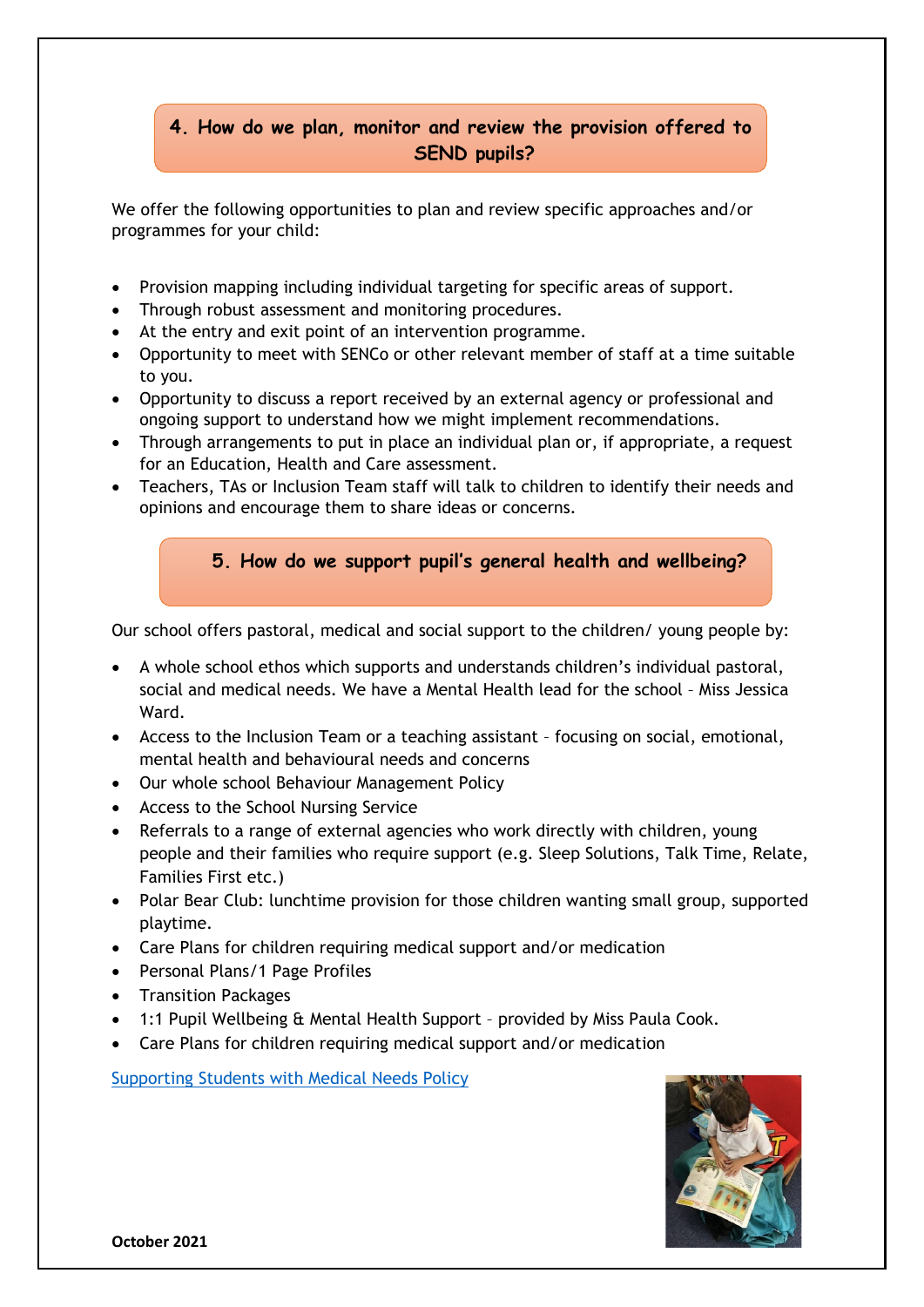We encourage the children/ young people to contribute their views by:

- Talking to their Class Teacher, Teaching Assistants or Inclusion Team if they have any worries or concerns.
- Worry boxes in classes.
- Contributing to reviews of their own education and the support they receive.
- School Council





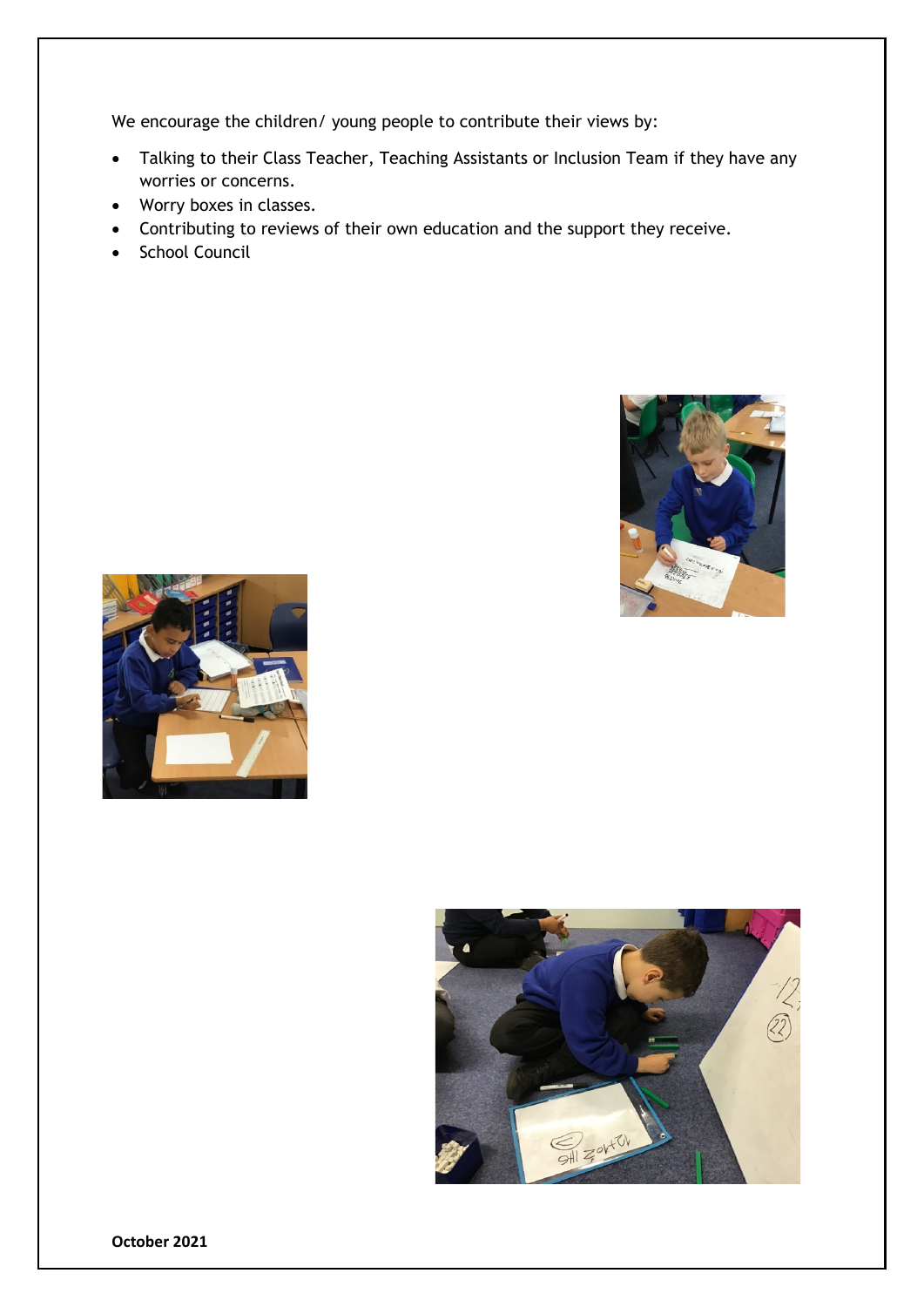## **6. Which specialist provision is on offer to my child?**

We currently offer a range of interventions and screeners to identify and support a wide range of pupils' needs. These include:

| <b>Cognition &amp; Learning</b>                | <b>Sensory and Physical Interventions</b> |  |
|------------------------------------------------|-------------------------------------------|--|
| Project X                                      | <b>Paston Pack</b><br>$\bullet$           |  |
| <b>Precision Teaching</b><br>$\bullet$         | Physiotherapy                             |  |
| <b>Supported Spelling</b>                      | Wheelchair Skills                         |  |
| Teodorescu                                     | Gastrostomy feeding                       |  |
| Diagnostic Reading Analysis                    | • Catheterisation                         |  |
| Clicker 7                                      | Write from the Start<br>$\bullet$         |  |
| <b>Better Reading Partnership</b><br>$\bullet$ |                                           |  |
| Social, Emotional and Mental Health            | <b>Communication and Language</b>         |  |
| <b>Emotional Awareness</b>                     | <b>SALT</b>                               |  |
| Polar Bear Lunchtime Club<br>$\bullet$         | Southfields Pack<br>$\bullet$             |  |
| <b>Boxhall profile</b>                         | Read Write Inc interventions              |  |
| <b>Strengths and Difficulties</b><br>$\bullet$ | Visual timetables<br>$\bullet$            |  |
| Questionnaire                                  | Social Stories                            |  |
|                                                | Symbols                                   |  |

Our school accesses the following services:

- Provided by the Local Authority (Autism Outreach Team, Parent Partnership Officer, Pupil Referral Service, Children's Social Care, Common Assessment Framework Team).
- Educational Psychology service.
- Provided by the Cambridgeshire and Peterborough Health Trust (Community Paediatricians, ADHD Team, Neurodevelopment Service, Physiotherapy Service, Paediatric Occupational Therapy Team, Speech and Language, School Nurse).
- Independent/Private Services (Support for Learning, Families First, Talk Time, Relate, Sleep Solutions, NSPCC)

Our staff are regularly trained in the following areas: safeguarding, asthma, allergies and epilepsy, moving and handling, feeding, first aid and specific training for individual needs.

We provide training as part of our Specialist Mainstream hub for Physical Disabilities in conjunction with the Local Authority and Jack Hunt Secondary school. These include; Whizz Kidz wheelchair skills, educational visits, transitions, independence and sporting activities, moving and handling.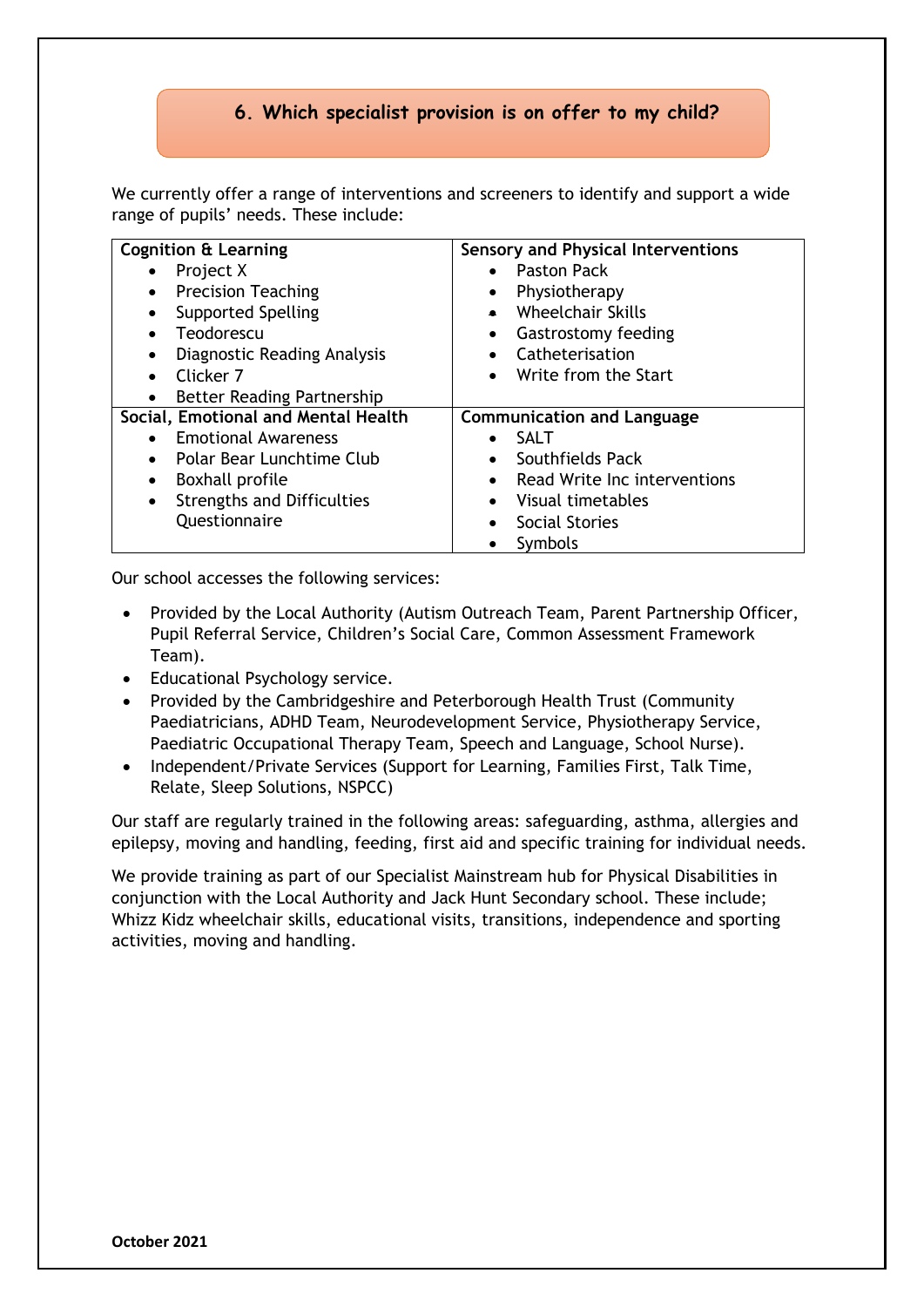## **7. What do we do to help pupils access our school and its facilities?**

We provide the following to ensure that everyone in our school can access all of the activities offered:

- Disabled toilets including hoists, changing benches and shower access
- Individualised ICT, as required
- Ground floor only including wide corridors, ramps and automatic doors
- Individual risk assessments
- Access to Health and Safety Advisors from the Ormiston Trust who assist in planning necessary adaptations to the school site/buildings

We enable children/ young people to access all activities by:

- The monitoring of all plans, including outside of the curriculum and visits, to ensure inclusivity as well as monitoring "take up" by children with SEND.
- Provision of adapted or alternative activities is carefully designed to ensure equality of learning opportunities.
- The need for additional resources to access learning is carefully monitored and planned for – these might include pencil grips, writing slopes, Dycem grip, large text keyboards, voice recorders etc.

We involve parents and carers in the planning by:

- Informing parents of current learning opportunities or topics and inviting their contribution or feedback relevant to their child.
- Specific meetings to discuss planning for the needs of their child.
- Call back service from SENCo or relevant practitioner.

Parents and carers can give their feedback by:

- Speaking to the class teacher informally at the beginning or end of the day or by arranging a meeting.
- Speaking to a Teaching Assistant in their child's class.
- Speaking to a member of the Inclusion Team

Parents/carers can make a complaint by:

• We have a complaints policy that can be obtained from the school office but we would encourage parents to discuss their concerns whenever they arise with their child's class teacher or a member of the Inclusion Team.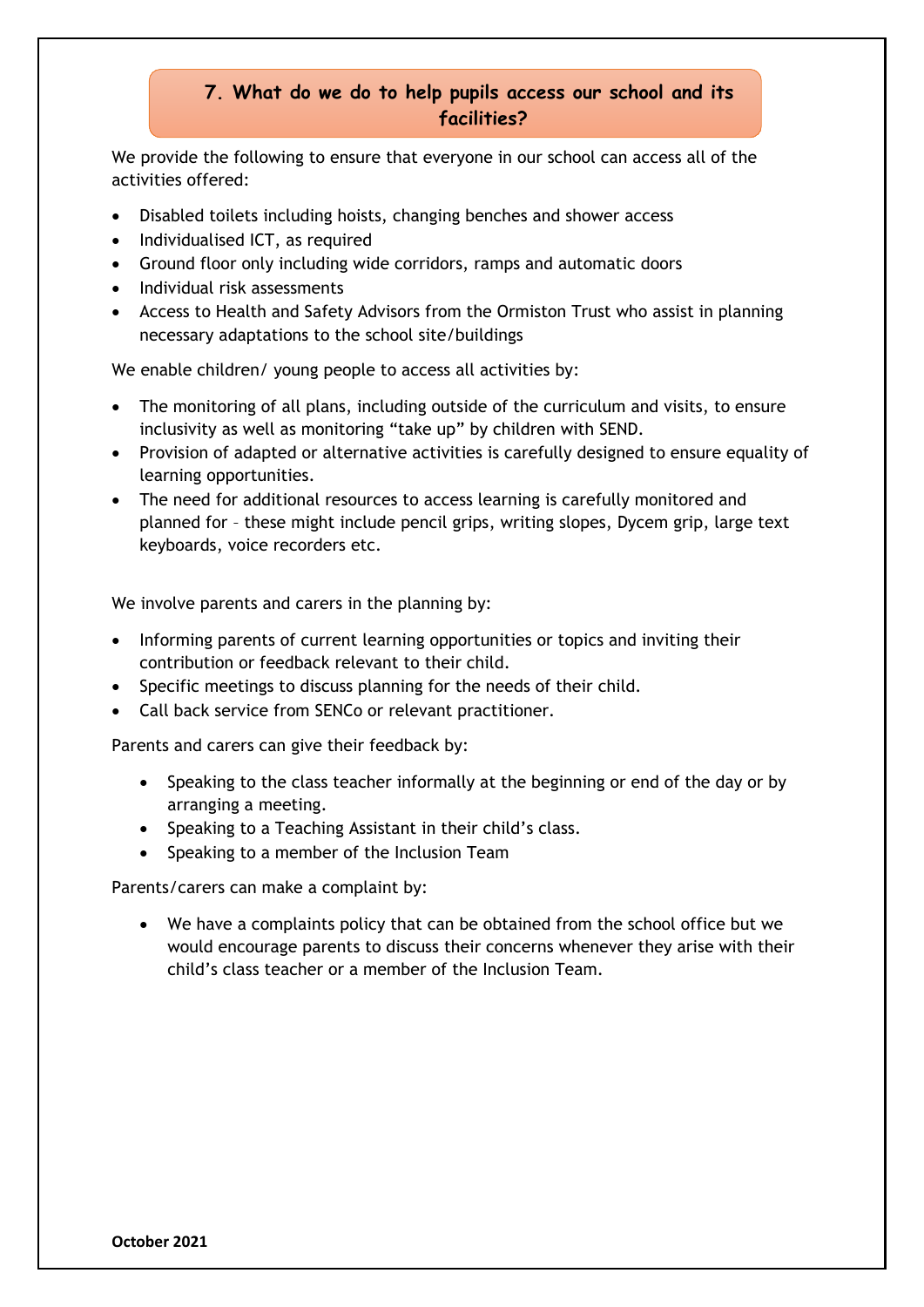# **8. How do we support a pupil's transition to and from our school?**

The following arrangements help children/ young people and their parents/ carers to make a successful transfer to our setting/ school.

#### General Information

- We encourage visits to the school and members of staff will visit the home or setting where appropriate.
- School prospectus can be obtained from the School Office
- School website

#### Starting School in Reception

- Children visit the school several times both with and without their parents during the summer term preceding the start of their Reception year.
- Staff make visits to pre-school settings to liaise with keyworkers
- Staff do a home visit to meet the child and their family in their own environment prior to them starting school Additional visits are organised for where it is considered necessary and helpful
- Provide information to children and families about starting a new school
- Multi agency transition meetings are arranged for those children with high needs.

#### Moving In-Year

- Liaison with the child's previous school to transfer school records and share information
- Attending transfer meetings where it is considered necessary and helpful
- Opportunity for parents to meet with a member of the Inclusion Team and/or class teacher prior to the child starting school.

We prepare children and young people to make their next move by:

- Being available to provide support where necessary and appropriate whilst the family are making decisions about future provision.
- Arranging for staff from the receiving schools to visit children at school
- Arranging for children to visit new schools, including for planned activities and orientation visits.
- Transition meetings are held with the Y6 teacher and secondary school staff, including outside agencies and Inclusion Team where appropriate.
- Inclusion Team transfers relevant information to the receiving school's SENCO/ Pastoral Team.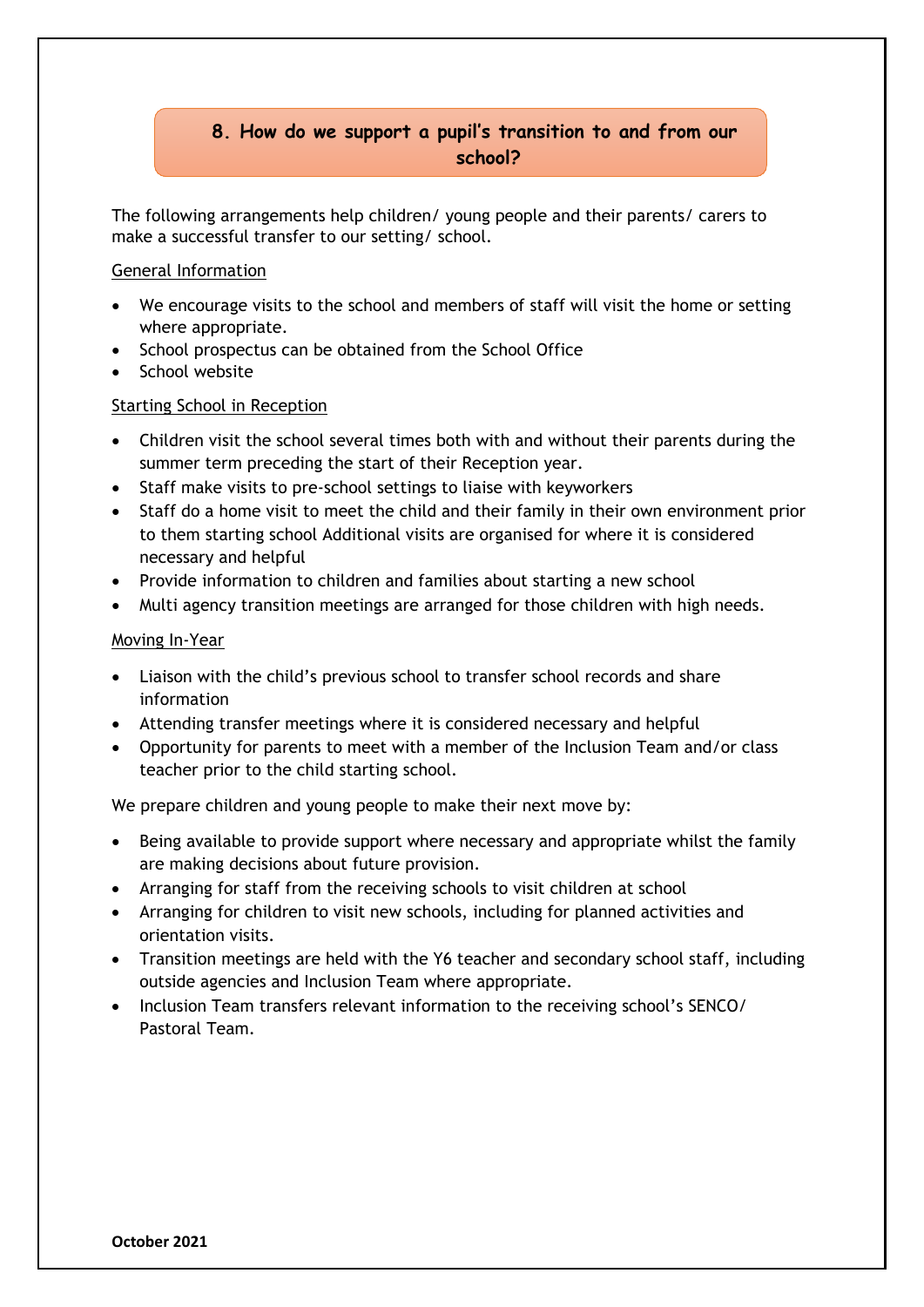#### **9. How do we allocate resources to SEND pupils in our school?**

Our SEND budget is allocated according to:

- External funding formula which is then allocated within school according to children's needs with advice taken from parents and external agencies.
- Funding decisions are ratified by governors.

Funding is matched to SEND by:

Reference to the Funding Formula and needs of the school cohort.

Our decision making process when matching support to need is:

• A flexible process where the needs of the child are considered and matched to available resources including training and skills of staff.

Parents/ carers are involved through:

- Regular meetings to consider whether their child's needs are being met appropriately.
- Opportunity to comment on their children's plan via Edukey or on printed copies.

#### **Parental Comments**

Parents of children with SEND have made the following comments about our provision:

- "My child receives constant support whether it be 1 to 1 or in small groups to help with their learning or support with home life."
- "The school has clear and open lines of communication. The SENCo organises assessment and support swiftly."
- "Staff go above and beyond, they listen to parents and take on board advice."
- "Nothing is too much, the teachers share inclusive stories which feature children with disabilities. All staff are fab!"

What future provision our parents would like to see at Ormiston Meadows Academy:

"Improve the communication of progress reviews and support provided for my child."

Our response:

Last year we have introduced a specialist SEND tracking tool, Edukey, which allows parents remote access to monitor the provision for their child. This tool will be used alongside all the existing monitoring and assessment systems.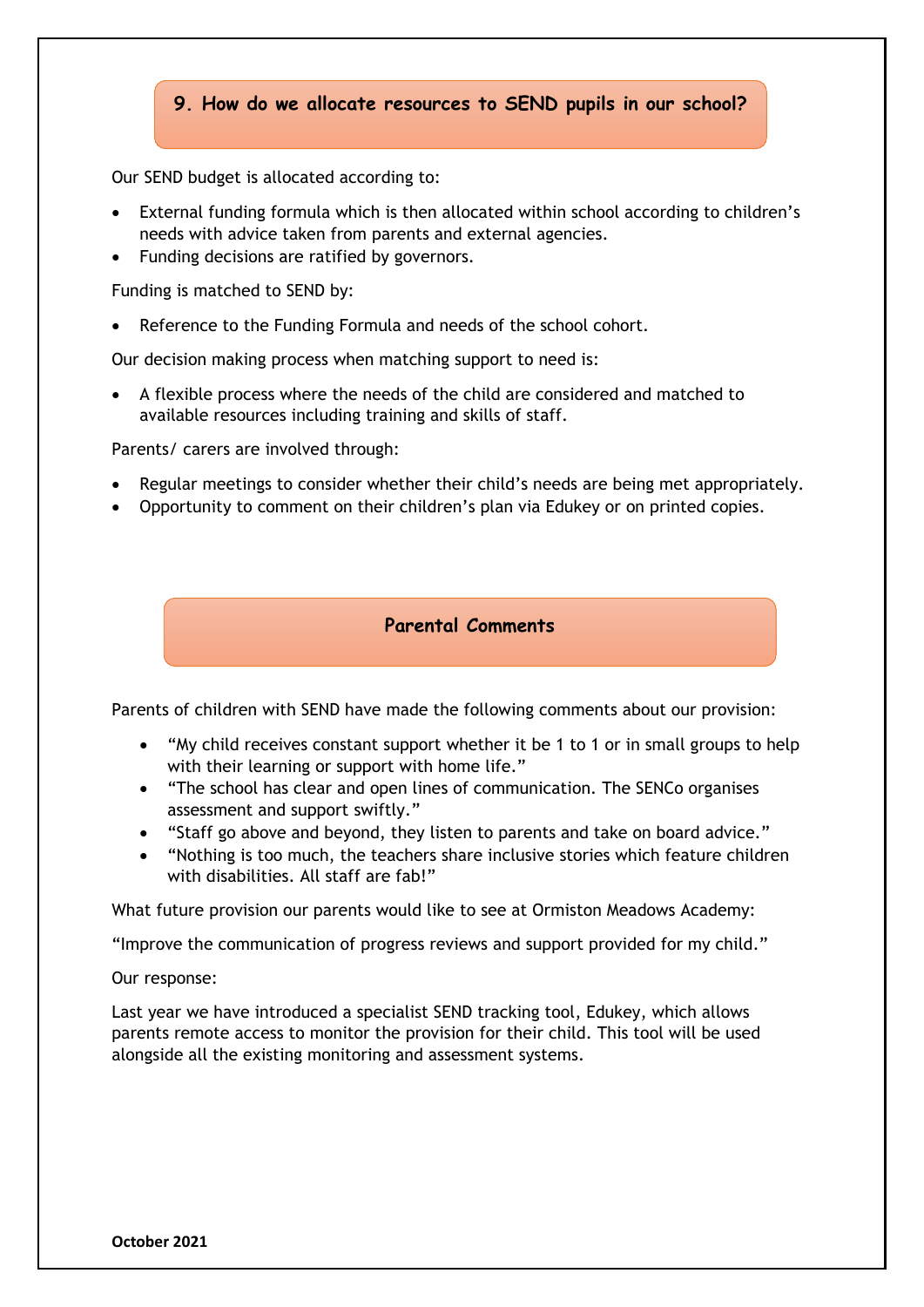# **Children's Comments**

Children with SEND have made the following comments about our provision:

- "I like that I get support to help me when I am angry or sad."
- "I like to use my ear defenders when I am concentrating on my work."
- "I love that I get to lead the 'wake up,' morning group."
- "Teachers are friendly, we get to have fun lessons and I love using the Base 10."
- "I love school. I love learning. I like learning about animals, they are my favourites!"
- "Our Woodland Room is great, it is a place where I can calm down and share my feelings."

#### **Contact Information**

First point of contact is:

• Your child's class teacher

Our Special Educational Needs Co-ordinator is:

• Mrs Naomi James

Other people in our setting/ school who might be contacted include:

- Miss Jessica Ward Mental Health Lead
- Mrs Clare French Family Liaison Officer
- Mrs Kelly Moore Principal
- Mr Nick Coles Assistant Principal/KS1 lead
- Mrs Alex Joyce KS2 lead

Support from external services are:

- SEND Information Advice Support Service Tel; 01733863979 Email; [pps@peterborough.gov.uk](mailto:pps@peterborough.gov.uk)
- The Parent Partnership Officer (PPO), provides information, advice and support to parents/carers of children and young people with special educational needs. The PPO